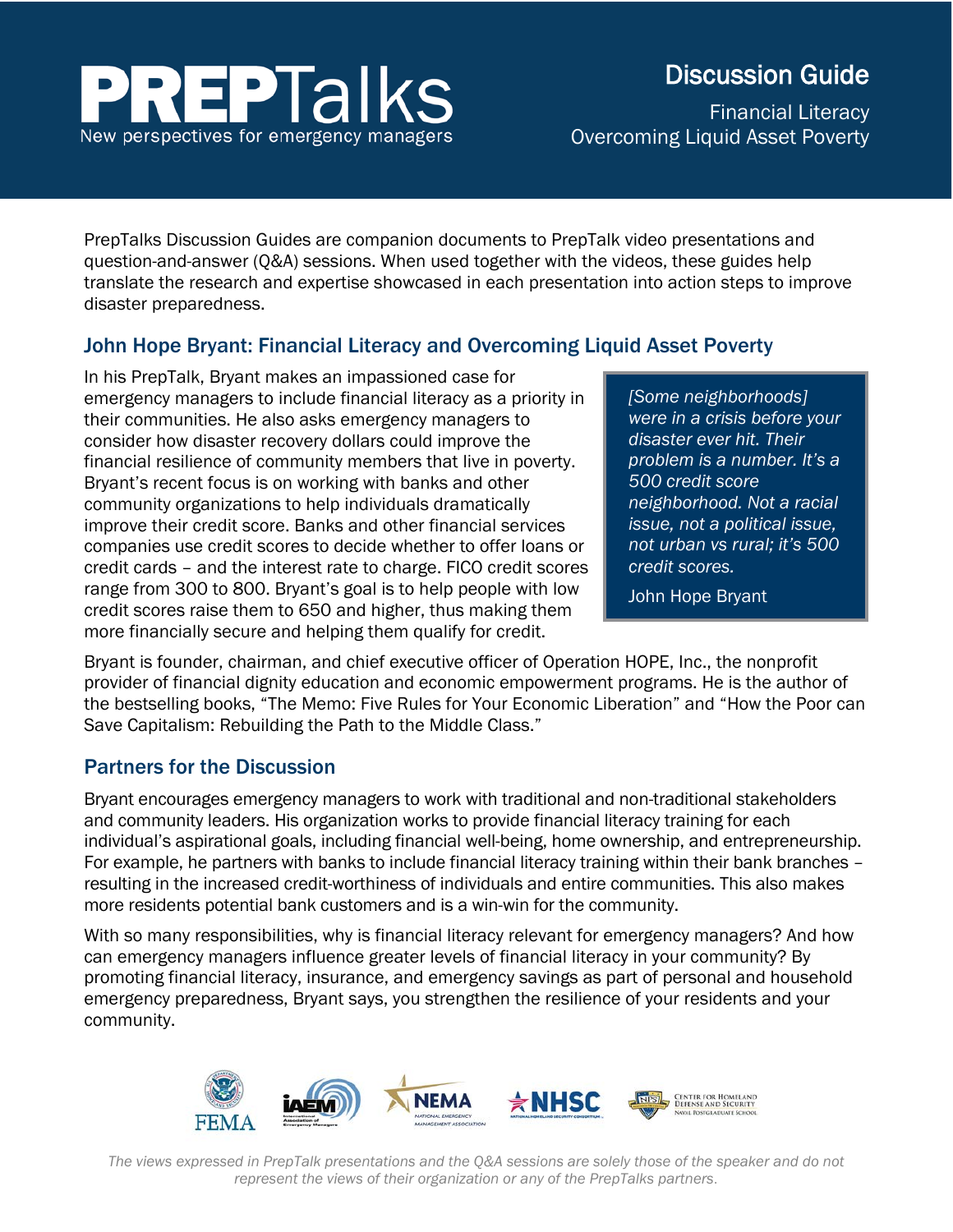

Watch Bryant's PrepTalk and Q&A session. Use this discussion guide and the other additional resources to discuss innovative ways to help the underserved and under-banked in your community become more financially secure.

# Discussion Prompts

#### Topic 1: The Path to Financially Resilient Individuals

Bryant explains how the Hope Doctrine on Poverty looks at factors that can trap individuals in poverty, including internal and environmental factors: self-esteem, role models, friends and family, confidence, aspiration, and opportunity. When these interrelated factors are linked in a negative or downward cycle, it becomes more challenging to break the path to poverty. He believes poverty is based on low selfesteem and low confidence – using the analogy of how hard it would be to drive a car or raise children without confidence.

*It's not that poor and struggling families got the memo on money and screwed it up. They never got the memo.* 

John Hope Bryant

Bryant then presents the countervailing philosophy, the Hope Doctrine on Wealth, which shows how focused interventions on these same factors can lead to a path of financial dignity. Bryant's goal is to integrate financial literacy with peoples' aspirations, including financial well-being, home ownership, and entrepreneurship.



## **HOPE DOCTRINE ON WEALTH**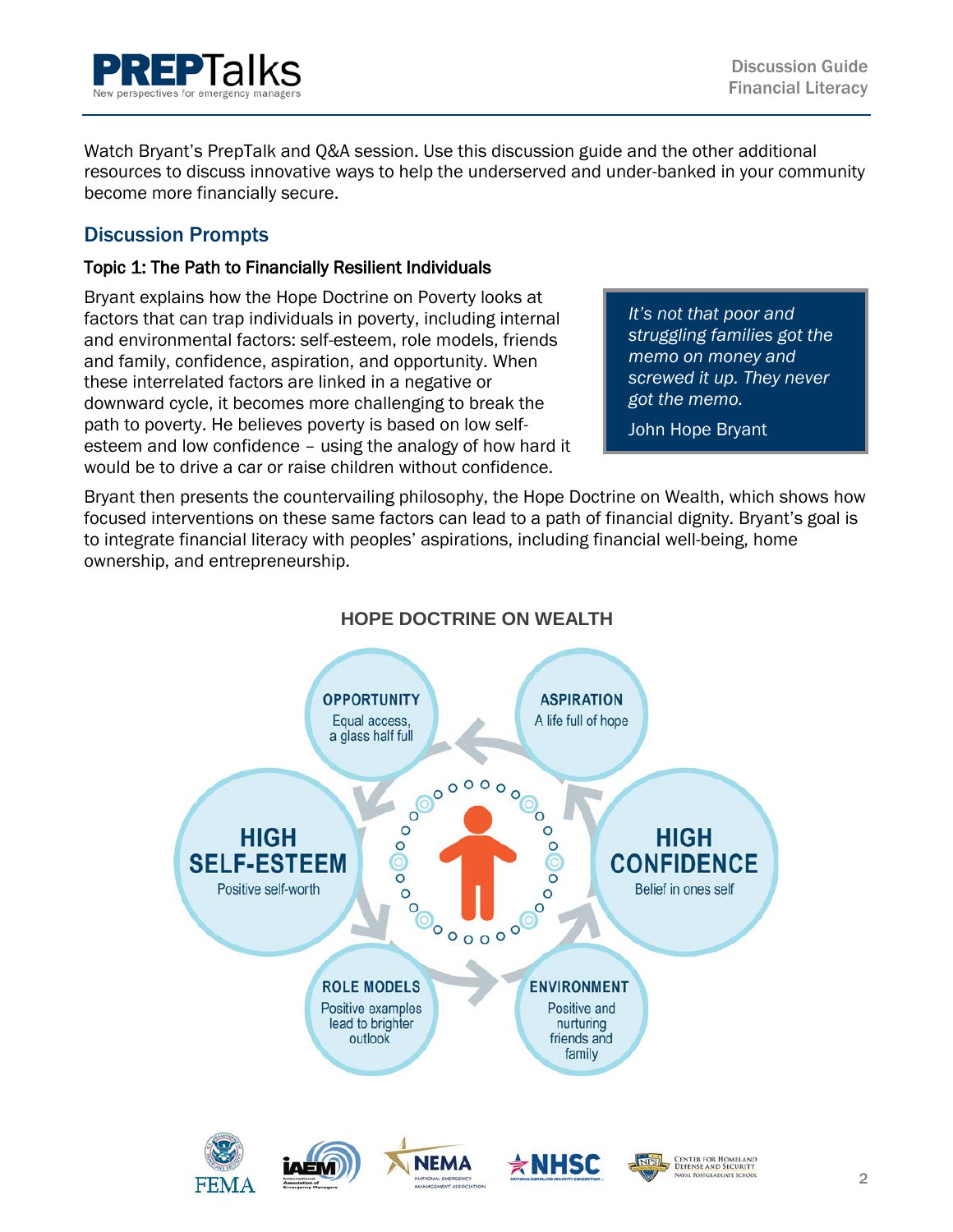

- Relative to the influence of role models. Bryant notes, "it's common sense that you model what you see." Looking at your community, who are the positive role models for different demographic populations who can demonstrate viable paths to financial stability? How can you help make these role models more visible in the community? More accessible?
- The environment factor relates to positive and nurturing friends, families and broader social connections. Consider the environment for the lower income individuals in your community. How can you work with stakeholders to create supportive environments where individuals can build the needed confidence to improve their financial standing?

#### Liquid Asset Poverty Rates

43% of American households—equivalent to 127.5 million people—are "liquid asset poor." These families do not have even a minimal financial cushion to protect them in the event of a job loss, medical emergency, or other financial crisis. The rate is significantly higher for households of color at 65%. 56% of all consumers have a subprime credit score, a FICO credit score below 640.

[Source: Assets & Opportunity Scorecard,](https://www.google.com/search?source=hp&ei=CN-zWtHIJMbqjwOG_p6oDA&q=what+is+subprime+credit+score&oq=what+is+subprime+credit&gs_l=psy-ab.1.0.0j0i22i30k1l6.420.6103.0.9637.25.19.0.0.0.0.496.3367.2-4j2j3.9.0....0...1c.1.64.psy-ab..16.9.3364...0i131k1j33i160k1.0.L9cCh46x5dMhttps://prosperitynow.org/files/PDFs/2012_Scorecard_Report.pdf)  [Properitynow.org](https://www.google.com/search?source=hp&ei=CN-zWtHIJMbqjwOG_p6oDA&q=what+is+subprime+credit+score&oq=what+is+subprime+credit&gs_l=psy-ab.1.0.0j0i22i30k1l6.420.6103.0.9637.25.19.0.0.0.0.496.3367.2-4j2j3.9.0....0...1c.1.64.psy-ab..16.9.3364...0i131k1j33i160k1.0.L9cCh46x5dMhttps://prosperitynow.org/files/PDFs/2012_Scorecard_Report.pdf)

• Aspiration and Opportunity are the factors at the top of the circle. Think about how you and your partners can make your community better aware of the economic opportunities that are open to them. Some of these may be job-training, educational, or internship opportunities. Others may be support from the federal government such as making sure that those who are eligible receive the Earned

Income Tax Credit, especially around tax time, https://www.irs.gov/credits[deductions/individuals/earned-income-tax-credit.](https://www.irs.gov/credits-deductions/individuals/earned-income-tax-credit) 

• How can you work with your emergency preparedness community partners to increase awareness about how credit scores are calculated and why they are such an important part of everyone's financial profile?

*Credit scores are nonemotional, highly measurable, [and serve a] transformational function.* 

John Hope Bryant

• Communicate that checking your own credit report or scores won't hurt your credit score (when individuals request their credit report it is processed differently than when a lender checks your credit). Use this checklist from the Consumer Financial Protection Bureau to help people take this first step, [www.consumerfinance.gov/f/documents/201701\\_cfpb\\_Credit-report-review](http://www.consumerfinance.gov/f/documents/201701_cfpb_Credit-report-review-checklist.pdf)[checklist.pdf.](http://www.consumerfinance.gov/f/documents/201701_cfpb_Credit-report-review-checklist.pdf)









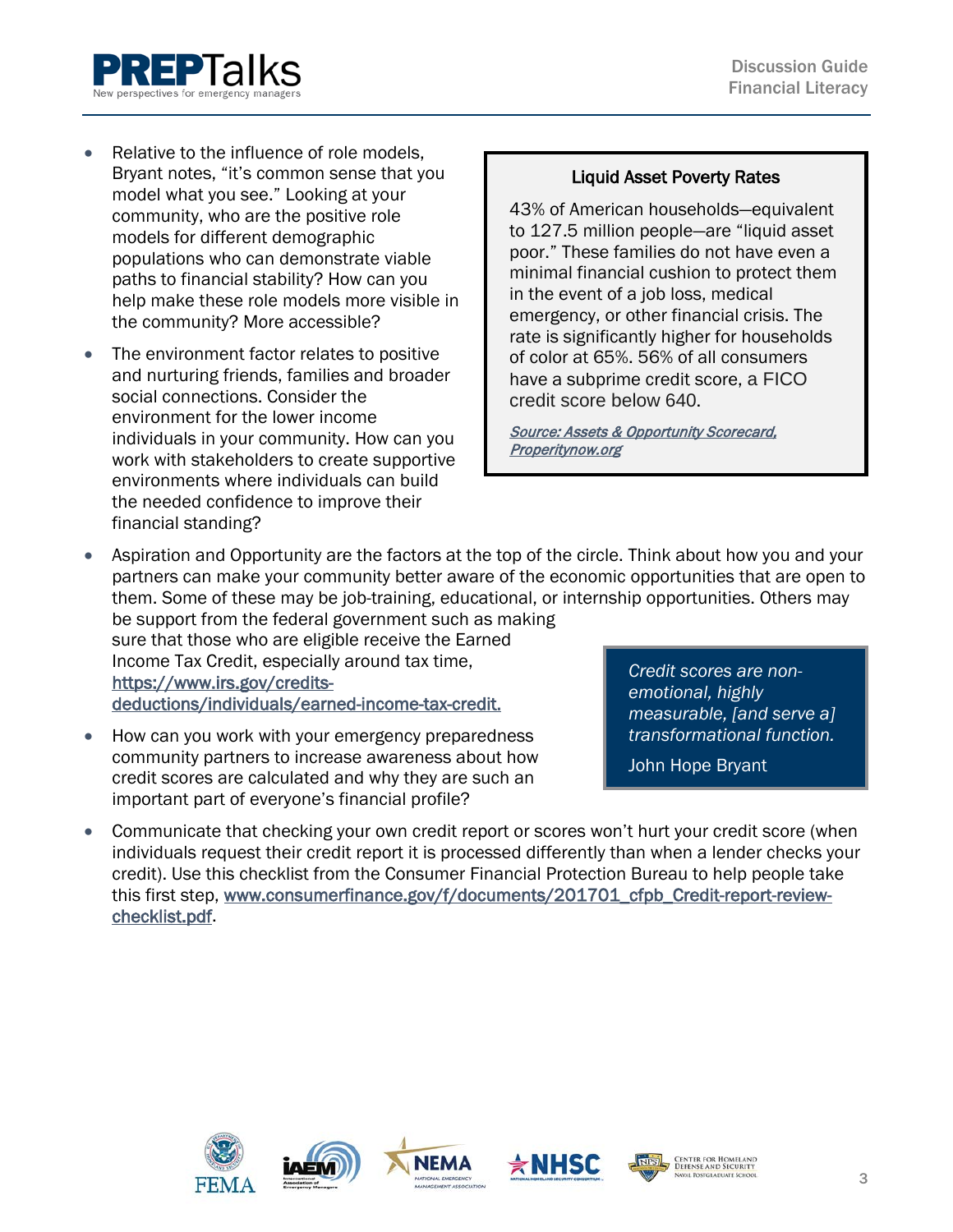

#### Topic 2: Safeguarding Critical Documents

Focus groups with disaster survivors found that one of the top five things survivors wish they had done before the disaster was to collect and safeguard their household documents, from financial and legal documentation, to knowing their insurance coverage, and having medical paperwork. Having personal documentation and household contacts is crucial to be able to start the recovery process, from applying for assistance from the Federal Emergency Management Agency (FEMA) or from the Small Business Administration, to submitting an insurance claim. Regardless of your income or savings, everyone should collect and safeguard their household information.

Operation Hope and FEMA have worked together since 2004 to help individuals and families strengthen their financial preparedness for emergencies by promoting the Emergency Financial First Aid Kit (EFFAK). The EFFAK provides guidance

*It's not just about poor people. There are million dollar properties that can't be rebuilt after the recent wildfires. [They thought], "my home is paid off – I don't need insurance." In Houston, 10% of the homes devastated by the flooding had flood insurance.*

John Hope Bryant

for individuals and households to organize and secure important documents. The EFFAK also encourages household to have a rainy day fund with information on saving and investing, [www.mymoney.gov/save-invest.](http://www.mymoney.gov/save-invest) The EFFAK can be ordered from the FEMA Publication Warehouse (1-800-480-2520, FEMA P-1075), downloaded from the website [\(www.ready.gov/financial](http://www.ready.gov/financial-preparedness)[preparedness\)](http://www.ready.gov/financial-preparedness), or completed on-line and saved.

- What community groups can you work with to encourage their network to use the EFFAK to compile and safeguard their critical household information? Are there volunteers in your community who can give EFFAK presentations to community groups? Perhaps Legal Aid Services, or banks and credit unions in your community would help you conduct outreach.
- Emergency managers and emergency responders can also be personally affected when disasters hit the community; how can leadership encourage financial preparedness among staff and volunteers?
- How can we encourage more individuals to review and understand their insurance policies? And have adequate levels of insurance – including business interruption, homeowners, and renters insurance.
- How can you encourage individuals with the resources to set aside emergency savings to help them through an emergency? And because many people simply do not have the resources for emergency savings, how can your community build social capital to provide that form of "informal insurance"? (Watch Dr. Daniel Aldrich's PrepTalk "Building Social Capital in Disaster Mitigation and Recovery.")





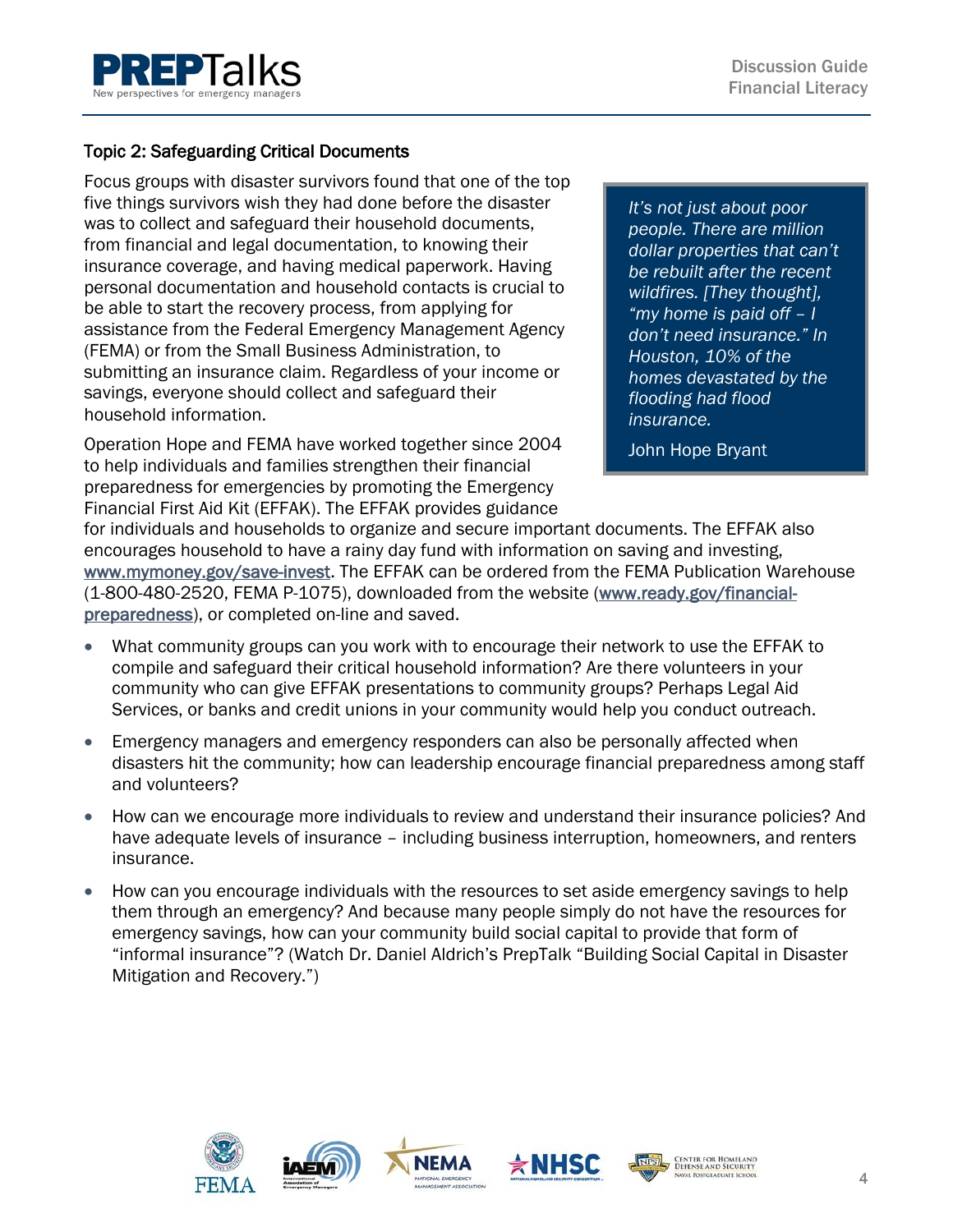

#### Topic 3: Leveraging Disaster Resources for Economic Prosperity

Disasters bring an influx of resources to a community, whether through a presidentially declared disaster or a smaller-scale event. Bryant encourages emergency managers to plan now for effective ways to use the different funding streams and other resources

that may become available to support your community's recovery after a disaster.

- How can you create a strategy or a framework that could ensure those disaster recovery dollars also serve to increase individual's economic resilience?
- Given that many federal programs are difficult for disaster survivors to understand (for example the Small Business Administration making personal loans), how can you help ensure your residents are able to take advantage of what is available?
- Plan for outreach to the unbanked and underbanked residents in your community. Those who are not in the financial system often have greater challenges accessing recovery funding. County-level data is available at <http://scorecard.prosperitynow.org/>

*[Emergency Managers] are the new economic development czar[s]. You get a pop of unscheduled economic vitality after every disaster. But if all you are is an unscheduled water hose of money and all you have is ready, fire, aim – you can do nothing about changing [the economic crisis].*

John Hope Bryant

• FEMA's "Pre-Disaster Recovery Planning Guide for Local Governments" can help you plan now for the decisions you will face in recovery and encourages communities to be inclusive in the planning process to be ready to help all members of the community recover, [https://www.fema.gov/media-library-data/1487096102974](https://www.fema.gov/media-library-data/1487096102974-e33c774e3170bebd5846ab8dc9b61504/PreDisasterRecoveryPlanningGuideforLocalGovernmentsFinal50820170203.pdf) [e33c774e3170bebd5846ab8dc9b61504/PreDisasterRecoveryPlanningGuideforLocalGovern](https://www.fema.gov/media-library-data/1487096102974-e33c774e3170bebd5846ab8dc9b61504/PreDisasterRecoveryPlanningGuideforLocalGovernmentsFinal50820170203.pdf) [mentsFinal50820170203.pdf](https://www.fema.gov/media-library-data/1487096102974-e33c774e3170bebd5846ab8dc9b61504/PreDisasterRecoveryPlanningGuideforLocalGovernmentsFinal50820170203.pdf) 

#### Recommended Next Steps

- Brainstorm innovative ways to showcase role models and establish environments that will support financial literacy and improved credit scores in your community.
- Conduct an outreach campaign to encourage individuals to compile and safeguard critical documents and review their insurance policies.
- Revise recovery plans to incorporate ways to build individual and community financial resilience.

*The number one reason communities don't recover: economics and poverty. What would happen if your emergency disaster recovery dollars had a dual purpose?* 

John Hope Bryant